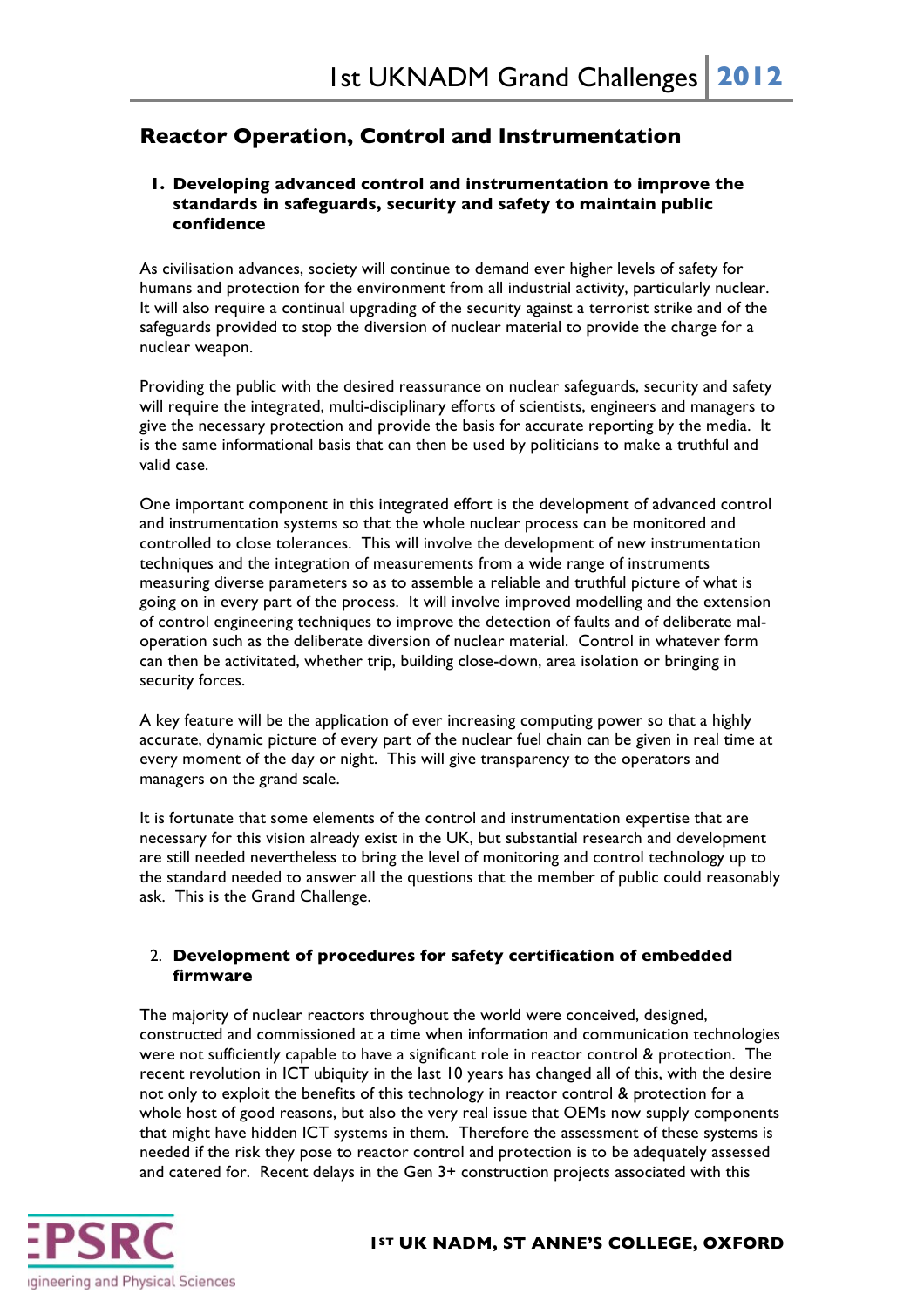(Flamanville and Olkiluoto) and the detailed assessment and concern of the Office for Nuclear Regulation in part of the Generic Design Assessment for both EPR and the AP1000 supports this view.

Embedded firmware would 'normally' be assessed for safety certification by assessing the scale of the risk and then designing a statistical basis via which to infer the probabilistic scale of the vulnerability, experimentally. In a simple example, this might involve testing the response of a safety-critical system such as an ABS brake system by repeatedly visiting on it the full spectrum of scenarios that might realistically arise and then assessing the statistical performance. This cannot be done with a reactor since it would a) involve tests on many reactor systems that would be prohibitively expensive and b) the risk of failure cannot be countenanced. However, the tide of embedded firmware for reactor control & protection is unstoppable and offers significant benefits.

*Therefore, substantial research and development activities need to be established if we are to learn how to and review the performance of techniques to assess and certify embedded firmware; we rely on its use day-to-day in high-speed transport and medical applications, and thus there's no reason which we should not be able to in the generation of nuclear power. This is the Grand Challenge.*

### **3. Operator Training: Human-Systems Interactions**

Despite the emphasis on failsafe systems and intrinsically safe designs, the operation of nuclear plant inevitably involves the actions of human operators. Decisions are made throughout normal operation according to safety guidelines, demand and an understanding of the reactor operation.

Historically, the actions of operators have also had significant ramifications in accidents. These are usually stressful situations where decisions are made under great pressure. Indeed, both Chernobyl and Fukushima demonstrated the catastrophic consequences of poor interactions between operators and plant.

The grand challenge here is to develop and refine our understanding of how operators respond to these situations in particular, and how best the systems could be adapted to take this into account. As a direct result of such understanding, operator training schemes could be improved to avoid possibly dangerous consequences.

### **4. Developing effective procedures for plant modification and introduction of new technologies**

Nuclear power plants have an expectation of operational lifetimes of several decades. Much technology, especially (but not exclusively) that involving control and instrumentation has a very much shorter design and implementation cycle. Over the lifetime of a plant, a great deal of new technology will surely be developed, much of which could be highly beneficial to a given reactor.

The naturally risk averse approach of the regulator makes the adoption of new (and potentially safer and more effective) technology into extant designs extremely problematic. The result is that the genuine benefits that could be realised by incorporating new technology are lost. Indeed, modest concerns over implementation risk can overrule the introduction of technologies that could greatly reduce operational risk overall.